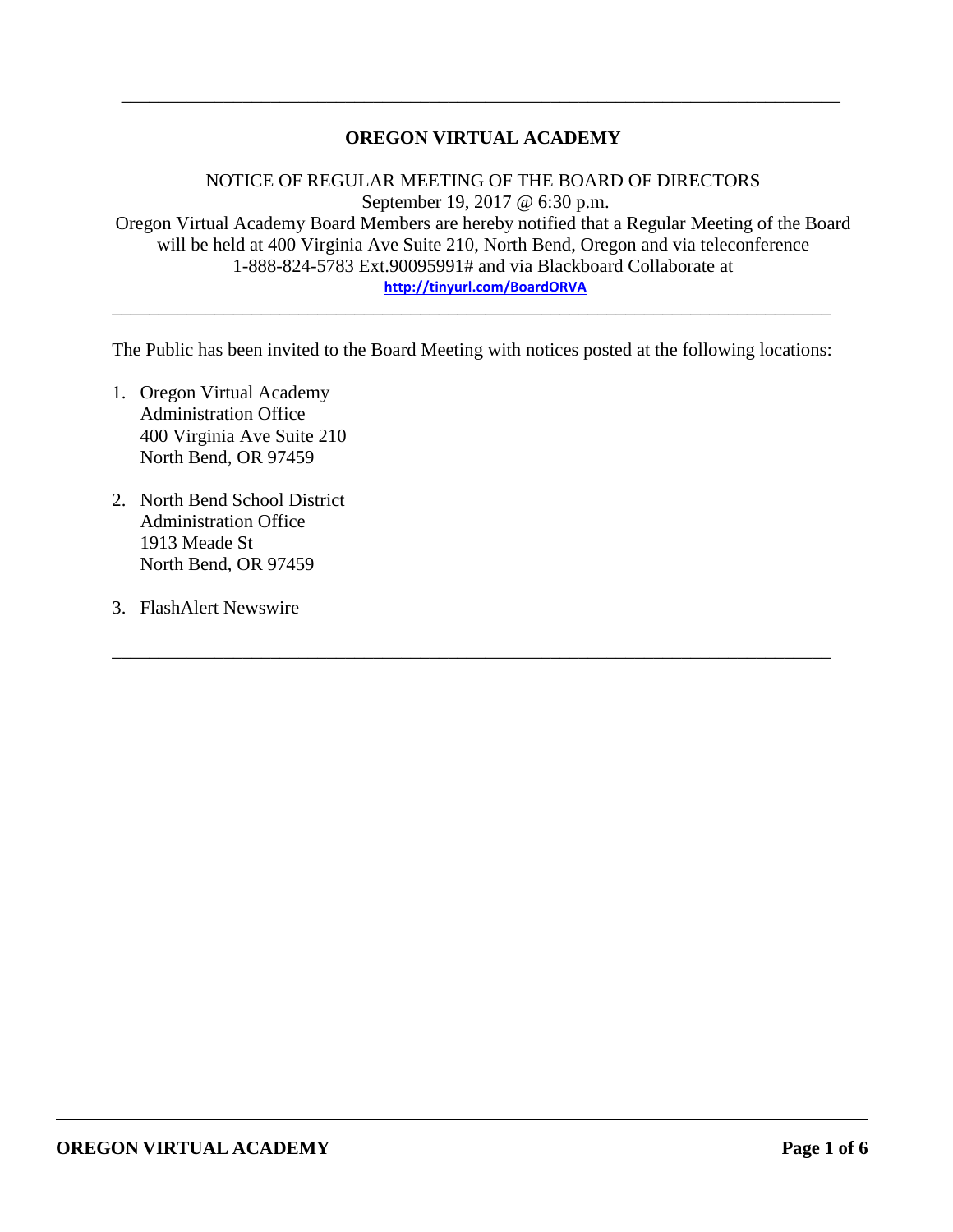### **AGENDA REGULAR MEETING AGENDA**

### **BOARD OF DIRECTORS OREGON VIRTUAL ACADEMY**

**Tuesday, September 19th , 2017 6:30 p.m.** ORVA Office 400 Virginia Ave Suite 210 North Bend, OR 97459

### **INSTRUCTIONS FOR PRESENTATIONS TO THE BOARD BY PARENTS AND CITIZENS**

The Oregon Virtual Academy welcomes your participation at the School's Board meetings. The purpose of a public meeting of the Board of Directors is to conduct the affairs of the School in public. We are pleased that you are in attendance and hope that you will visit these meetings often. Your participation assures us of continuing community interest in our School. To assist you in the ease of speaking/participating in our meetings, the following guidelines are provided.

- 1. Agendas are available to all audience members at the door to the meeting or by requesting the agenda from School Officials (541-751-8060).
- 2. The "Public Comment" portion is set aside for members of the audience to raise issues that are not specifically on the agenda. These presentations are limited to three (3) minutes and total time allotted to non-agenda items will not exceed fifteen (15) minutes. The Board may give direction to staff to respond to your concern or you may be offered the option of returning with a citizen-requested item.
- 3. When addressing the Board, speakers are requested to stand, to state their name and address, and to adhere to the time limits set forth.
- 4. Citizens may request that a topic related to school business be placed on a future agenda by submitting a written request at least seventy-two (72) hours in advance of any regular meeting. Once such an item is properly placed on the agenda, the Board can respond, interact, and act upon the item.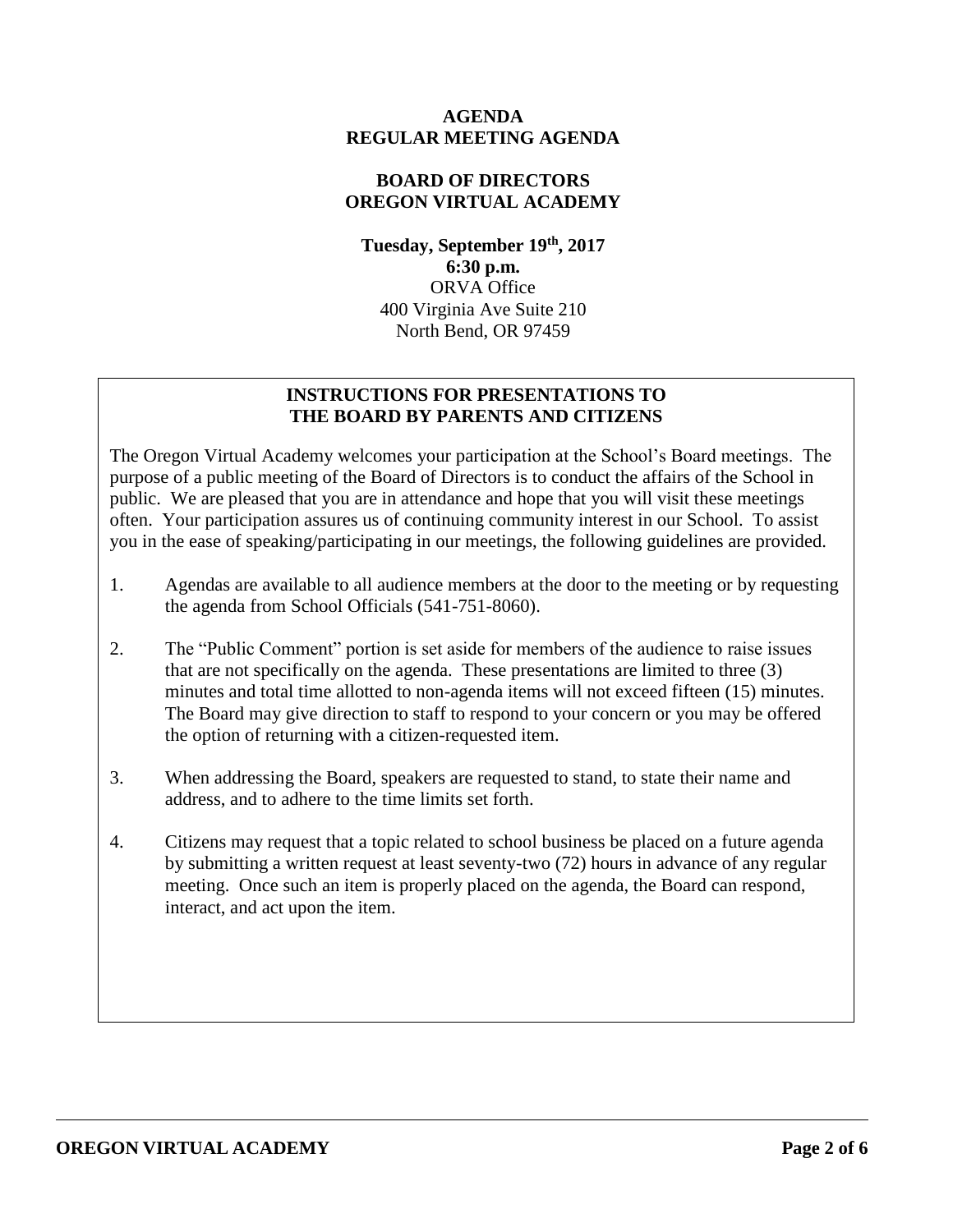### **I. PRELIMINARY**

**A.** Call To Order

Meeting was called to order by the Board Chair at P.M.

**B.** Roll Call

| <b>Member</b>       | Title                      | Term      | <b>Present</b> | <b>Absent</b> | In | Out |
|---------------------|----------------------------|-----------|----------------|---------------|----|-----|
| Mr. Paul Tannahill  | Member                     | 2015-2018 |                |               |    |     |
| Mr. Michael Herndon | Member                     | 2015-2018 |                |               |    |     |
| Mrs. Cindy Taylor   | Secretary                  | 2016-2019 |                |               |    |     |
| Mr. Steven Isaacs   | Member                     | 2016-2019 |                |               |    |     |
| Mr. Brian Bray      | Temporary<br>Chairman      | 2016-2019 |                |               |    |     |
| Mr. Barry Jahn      | Temporary<br>Vice Chairman | 2017-2020 |                |               |    |     |
| Mr. Sean Weidert    | Temporary<br>Treasurer     | 2017-2020 |                |               |    |     |

**C.** Approval of Previous Board Meeting Minutes Approve the July  $18^{th}$  2017 and August  $15^{th}$  2017 Meeting Minutes.

| <b>Member</b>       | <b>Motion</b> | Aye           | <b>No</b>        | <b>Abstain</b> | <b>Absent</b> |
|---------------------|---------------|---------------|------------------|----------------|---------------|
| Mr. Paul Tannahill  |               |               |                  |                |               |
| Mr. Michael Herndon |               |               |                  |                |               |
| Mrs. Cindy Taylor   |               |               |                  |                |               |
| Mr. Steven Isaacs   |               |               |                  |                |               |
| Mr. Brian Bray      |               |               |                  |                |               |
| Mr. Barry Jahn      |               |               |                  |                |               |
| Mr. Sean Weidert    |               |               |                  |                |               |
| Motion              | Carried(      | Not Carried() | Vote,(A) (N)(Ab) | Tabled(        |               |

### **II. COMMUNICATIONS**

**A.** PUBLIC COMMENTS:

No individual comment shall be for more than three (3) minutes and the total time for this purpose shall not exceed fifteen (15) minutes. Board members may respond to comments however no action can be taken. The Board may give direction to staff following comment.

### **B.** BOARD/STAFF DISCUSSION

- 1. Head of School Report:
	- a. HOS Report
	- b. Steve Werlein to Act on Behalf of ORVA as Head of School.
	- c. 2017-2018 Employee Handbook
	- d. 2017-2018 Student Handbook
	- e. High School Graduation and College Readiness Act of 2016
- 2. Board of Directors Discussion: a. Board Committee Reports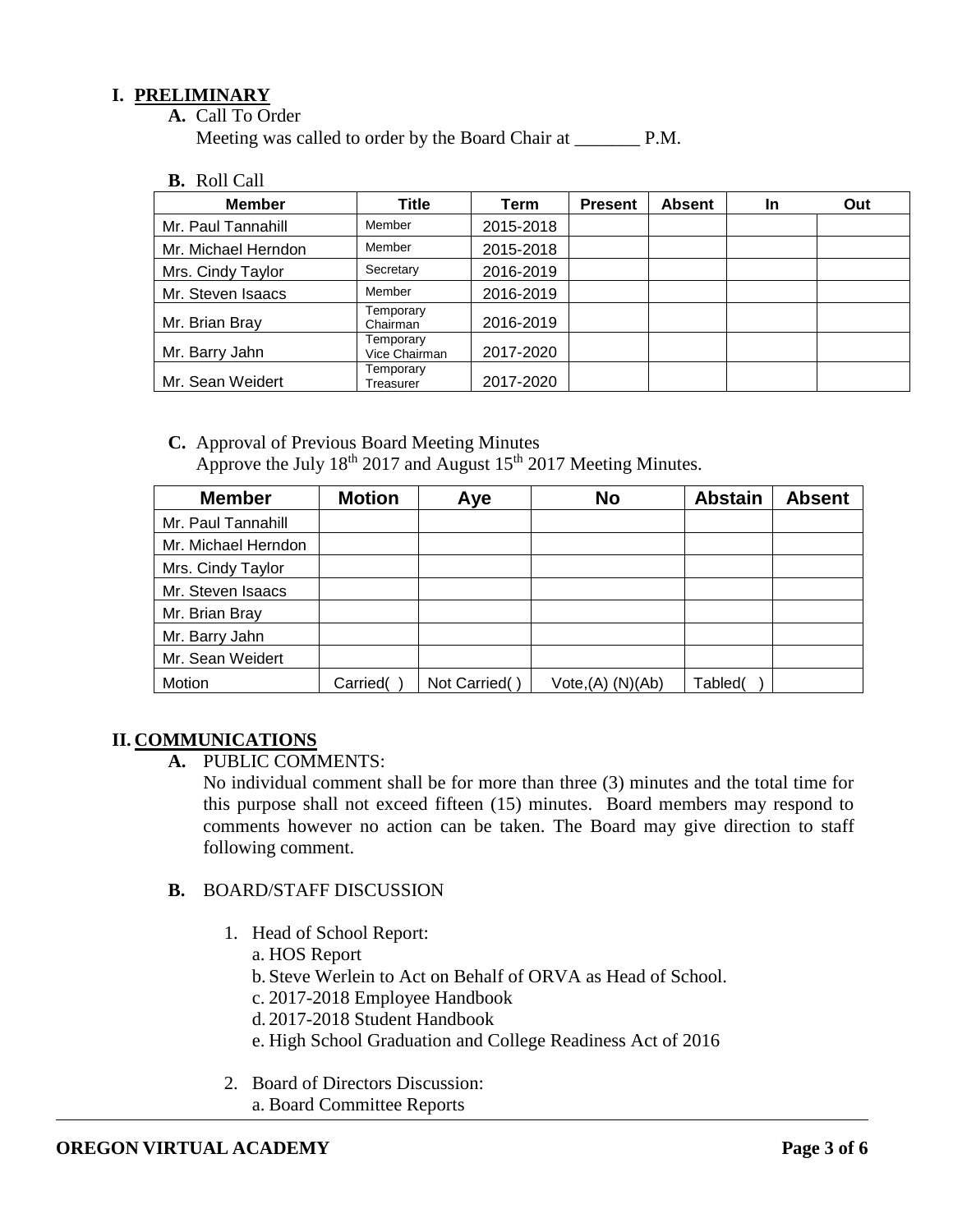b. Open Board Position

### **III. CONSENT AGENDA ITEMS**

All matters listed under the consent agenda are considered by the Board to be routine and will be approved/enacted by the Board in one motion in the form listed below. Unless specifically requested by a Board member for further discussion or removed from the agenda, there will be no discussion of these items prior to the Board votes on them. The Head of School recommends approval of all consent agenda items.

### **A.** ITEMS FOR APPROVAL

- 1. New Hires
	- a. Amber Owen Special Education Administrative Assistant
	- b. Tyson Baker Substitute Teacher
	- c. Rebecca Reynolds PT Social Studies
	- d. Karen White Family Resource Coordinator
	- e. Emily Kendall Secondary ELA Teacher
- 2. Staff Resignations
	- a. Natalie Conway SPED Teacher
	- b. Leanne Moll Secondary Teacher
	- c. Amelia Hess Secondary Teacher

### 3. Rescinded Resignation

a. CaSaundra Perrette – HR Coordinator

Motion\_\_\_\_\_\_\_\_\_\_\_\_\_\_\_\_ Second\_\_\_\_\_\_\_\_\_\_\_\_\_\_\_\_\_\_

# **IV.SCHEDULED FOR ACTION**

**A.** PERSONNEL

#### **B.** BUSINESS

1. IV-BDRPT-01\_09-19-17

Consideration to Approve Steve Werlein to Act on Behalf of ORVA as Head of School.

| <b>Member</b>       | <b>Motion</b> | Aye          | <b>No</b>            | <b>Abstain</b> | <b>Absent</b> |
|---------------------|---------------|--------------|----------------------|----------------|---------------|
| Mr. Paul Tannahill  |               |              |                      |                |               |
| Mr. Michael Herndon |               |              |                      |                |               |
| Mrs. Cindy Taylor   |               |              |                      |                |               |
| Mr. Steven Isaacs   |               |              |                      |                |               |
| Mr. Brian Bray      |               |              |                      |                |               |
| Mr. Barry Jahn      |               |              |                      |                |               |
| Mr. Sean Weidert    |               |              |                      |                |               |
| Motion              | Carried(      | Not Carried( | $Vote,(A)$ $(N)(Ab)$ | Tabled(        |               |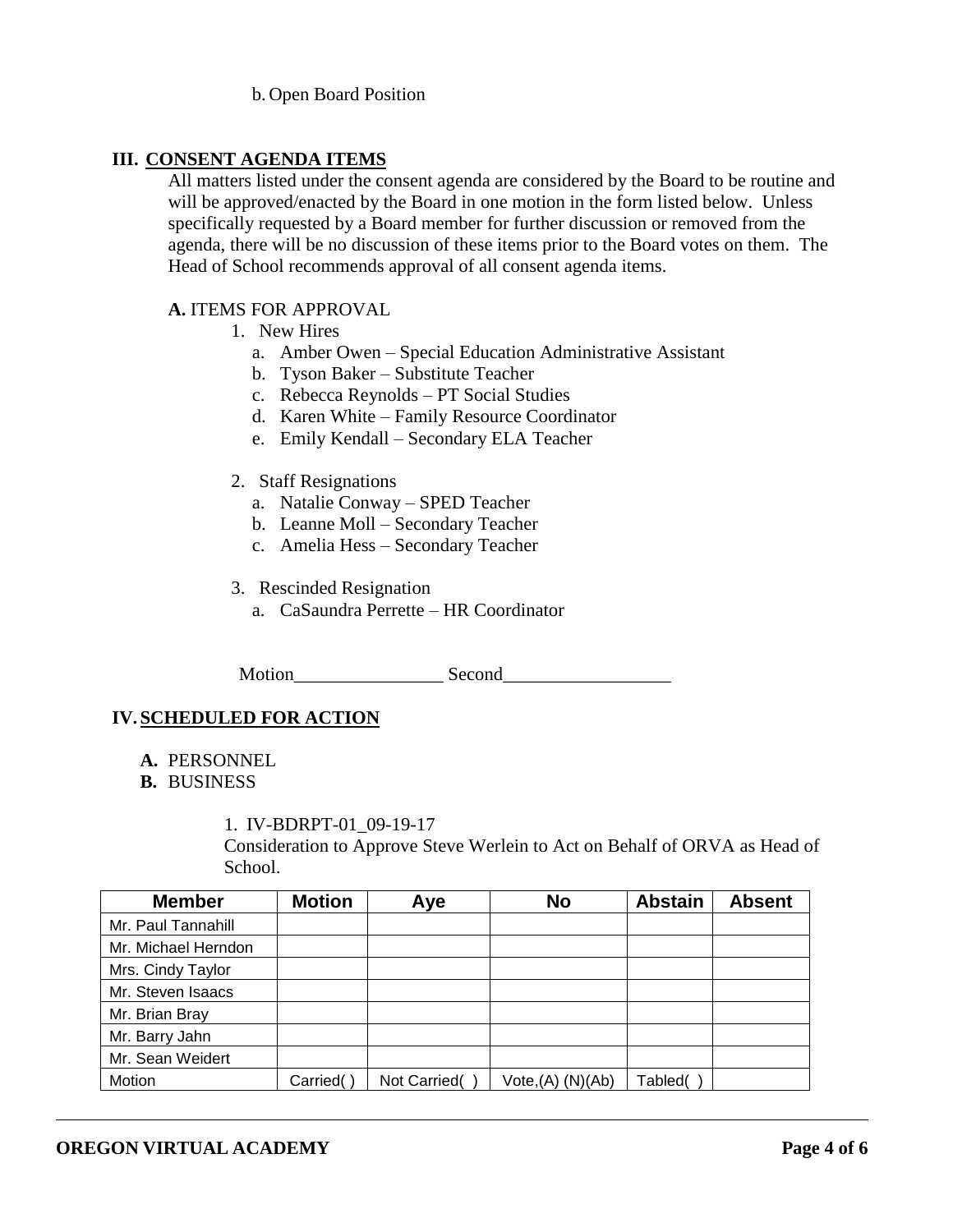### 2. IV-BDRPT-02\_09-19-17

Consideration to Approve the 2017-2018 Employee Handbook

| <b>Member</b>       | <b>Motion</b> | Aye          | <b>No</b>                     | <b>Abstain</b> | <b>Absent</b> |
|---------------------|---------------|--------------|-------------------------------|----------------|---------------|
| Mr. Paul Tannahill  |               |              |                               |                |               |
| Mr. Michael Herndon |               |              |                               |                |               |
| Mrs. Cindy Taylor   |               |              |                               |                |               |
| Mr. Steven Isaacs   |               |              |                               |                |               |
| Mr. Brian Bray      |               |              |                               |                |               |
| Mr. Barry Jahn      |               |              |                               |                |               |
| Mr. Sean Weidert    |               |              |                               |                |               |
| Motion              | Carried(      | Not Carried( | Vote <sub>1</sub> (A) (N)(Ab) | Tabled(        |               |

### 3. IV-BDRPT-03\_09-19-17

Consideration to Approve the 2017-2018 Student Handbook

| <b>Member</b>       | <b>Motion</b> | Aye          | <b>No</b>        | <b>Abstain</b> | <b>Absent</b> |
|---------------------|---------------|--------------|------------------|----------------|---------------|
| Mr. Paul Tannahill  |               |              |                  |                |               |
| Mr. Michael Herndon |               |              |                  |                |               |
| Mrs. Cindy Taylor   |               |              |                  |                |               |
| Mr. Steven Isaacs   |               |              |                  |                |               |
| Mr. Brian Bray      |               |              |                  |                |               |
| Mr. Barry Jahn      |               |              |                  |                |               |
| Mr. Sean Weidert    |               |              |                  |                |               |
| Motion              | Carried(      | Not Carried( | Vote,(A) (N)(Ab) | Tabled(        |               |

# 4. IV-BDRPT-04\_09-19-17

Consideration to Approve High School Graduation and College Readiness Act of 2016

| <b>Member</b>       | <b>Motion</b> | Aye          | <b>No</b>                     | <b>Abstain</b> | <b>Absent</b> |
|---------------------|---------------|--------------|-------------------------------|----------------|---------------|
| Mr. Paul Tannahill  |               |              |                               |                |               |
| Mr. Michael Herndon |               |              |                               |                |               |
| Mrs. Cindy Taylor   |               |              |                               |                |               |
| Mr. Steven Isaacs   |               |              |                               |                |               |
| Mr. Brian Bray      |               |              |                               |                |               |
| Mr. Barry Jahn      |               |              |                               |                |               |
| Mr. Sean Weidert    |               |              |                               |                |               |
| Motion              | Carried(      | Not Carried( | Vote <sub>1</sub> (A) (N)(Ab) | Tabled(        |               |

# **C.** INSTRUCTION AND CURRICULUM

**D.** PUPIL SERVICES